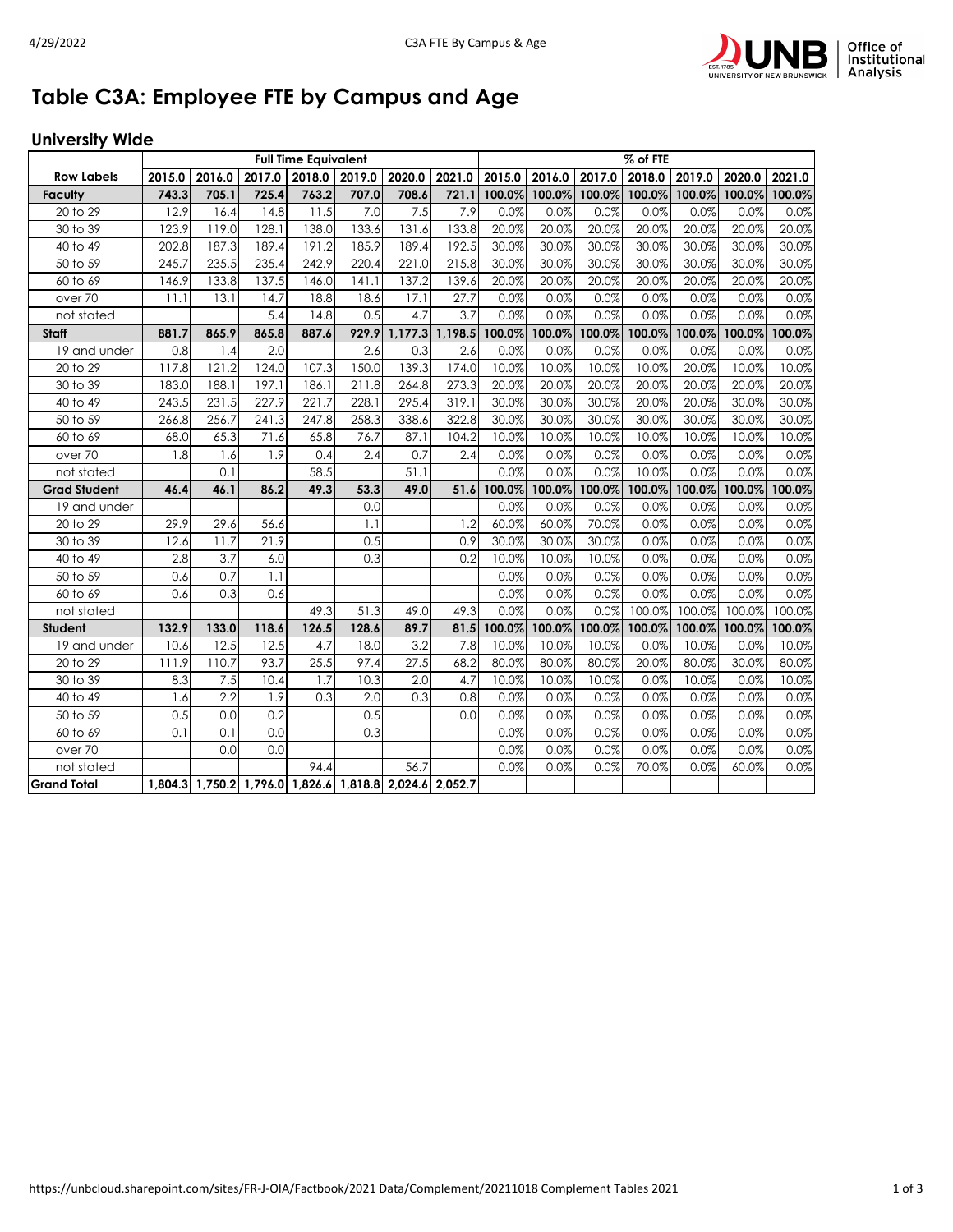



|                   | <b>Full Time Equivalent</b> |  |  |  |                                                                                                                             |  |  |  | % of FTE |  |  |  |  |  |  |
|-------------------|-----------------------------|--|--|--|-----------------------------------------------------------------------------------------------------------------------------|--|--|--|----------|--|--|--|--|--|--|
| <b>Row Labels</b> |                             |  |  |  | 2015.0   2016.0   2017.0   2018.0   2019.0   2020.0   2021.0   2015.0   2016.0   2017.0   2018.0   2019.0   2020.0   2021.0 |  |  |  |          |  |  |  |  |  |  |
| <b>By Campus</b>  |                             |  |  |  |                                                                                                                             |  |  |  |          |  |  |  |  |  |  |

|                     |         |        |        | <b>Full Time Equivalent</b> |        |                         | % of FTE |              |        |         |        |        |        |        |
|---------------------|---------|--------|--------|-----------------------------|--------|-------------------------|----------|--------------|--------|---------|--------|--------|--------|--------|
| <b>Row Labels</b>   | 2015.0  | 2016.0 | 2017.0 | 2018.0                      | 2019.0 | 2020.0                  | 2021.0   | 2015.0       | 2016.0 | 2017.0  | 2018.0 | 2019.0 | 2020.0 | 2021.0 |
| Fredericton         | 1,494.5 |        |        | 1,467.0 1,510.2 1,542.6     |        | 1,527.5 1,697.0 1,708.8 |          |              |        |         |        |        |        |        |
| <b>Faculty</b>      | 576.6   | 548.7  | 567.0  | 599.2                       | 550.3  | 549.0                   |          | 551.5 100.0% | 100.0% | 100.0%  | 100.0% | 100.0% | 100.0% | 100.0% |
| 20 to 29            | 9.1     | 10.5   | 10.1   | 8.8                         | 5.2    | 6.0                     | 6.1      | 0.0%         | 0.0%   | 0.0%    | 0.0%   | 0.0%   | 0.0%   | 0.0%   |
| 50 to 59            | 187.5   | 180.3  | 189.0  | 188.0                       | 170.9  | 169.5                   | 159.8    | 30.0%        | 30.0%  | 30.0%   | 30.0%  | 30.0%  | 30.0%  | 30.0%  |
| 40 to 49            | 160.9   | 151.8  | 153.0  | 156.9                       | 148.8  | 154.2                   | 161.4    | 30.0%        | 30.0%  | 30.0%   | 30.0%  | 30.0%  | 30.0%  | 30.0%  |
| 30 to 39            | 99.1    | 92.7   | 98.1   | 106.5                       | 104.7  | 102.1                   | 96.6     | 20.0%        | 20.0%  | 20.0%   | 20.0%  | 20.0%  | 20.0%  | 20.0%  |
| 60 to 69            | 109.6   | 102.9  | 102.6  | 115.5                       | 106.6  | 101.4                   | 103.4    | 20.0%        | 20.0%  | 20.0%   | 20.0%  | 20.0%  | 20.0%  | 20.0%  |
| Over 70             | 10.4    | 10.5   | 10.3   | 12.2                        | 13.8   | 12.2                    | 21.5     | 0.0%         | 0.0%   | 0.0%    | 0.0%   | 0.0%   | 0.0%   | 0.0%   |
| not stated          |         |        | 3.9    | 11.3                        | 0.3    | 3.7                     | 2.7      | 0.0%         | 0.0%   | $0.0\%$ | 0.0%   | 0.0%   | 0.0%   | 0.0%   |
| Staff               | 760.3   | 758.3  | 758.3  | 784.6                       | 813.1  | 1,024.0                 | 1,041.1  | 100.0%       | 100.0% | 100.0%  | 100.0% | 100.0% | 100.0% | 100.0% |
| Under 19            | 0.8     | 1.4    | 2.0    |                             | 2.1    | 0.3                     | 2.6      | 0.0%         | 0.0%   | 0.0%    | 0.0%   | 0.0%   | 0.0%   | 0.0%   |
| 20 to 29            | 101.3   | 111.7  | 111.0  | 97.3                        | 128.9  | 121.1                   | 150.7    | 10.0%        | 10.0%  | 10.0%   | 10.0%  | 20.0%  | 10.0%  | 10.0%  |
| 50 to 59            | 225.6   | 221.9  | 210.4  | 221.5                       | 225.5  | 294.0                   | 274.7    | 30.0%        | 30.0%  | 30.0%   | 30.0%  | 30.0%  | 30.0%  | 30.0%  |
| 40 to 49            | 211.7   | 202.3  | 194.2  | 189.1                       | 197.0  | 257.7                   | 276.0    | 30.0%        | 30.0%  | 30.0%   | 20.0%  | 20.0%  | 30.0%  | 30.0%  |
| 30 to 39            | 159.4   | 162.1  | 175.3  | 166.0                       | 187.7  | 229.3                   | 235.5    | 20.0%        | 20.0%  | 20.0%   | 20.0%  | 20.0%  | 20.0%  | 20.0%  |
| 60 to 69            | 59.9    | 57.3   | 63.8   | 58.9                        | 69.9   | 77.7                    | 99.8     | 10.0%        | 10.0%  | 10.0%   | 10.0%  | 10.0%  | 10.0%  | 10.0%  |
| Over 70             | 1.7     | 1.5    | 1.6    | 0.4                         | 1.9    | 0.4                     | 1.8      | 0.0%         | 0.0%   | 0.0%    | 0.0%   | 0.0%   | 0.0%   | 0.0%   |
| not stated          |         | 0.1    |        | 51.4                        |        | 43.4                    |          | 0.0%         | 0.0%   | 0.0%    | 10.0%  | 0.0%   | 0.0%   | 0.0%   |
| <b>Grad Student</b> | 41.4    | 42.7   | 78.4   | 43.8                        | 48.3   | 42.5                    | 43.3     | 100.0%       | 100.0% | 100.0%  | 100.0% | 100.0% | 100.0% | 100.0% |
| Under 19            |         |        |        |                             | 0.0    |                         |          | 0.0%         | 0.0%   | 0.0%    | 0.0%   | 0.0%   | 0.0%   | 0.0%   |
| 20 to 29            | 26.7    | 27.1   | 51.1   |                             | 1.1    |                         | 0.1      | 60.0%        | 60.0%  | 70.0%   | 0.0%   | 0.0%   | 0.0%   | 0.0%   |
| 50 to 59            | 0.5     | 0.7    | 1.1    |                             |        |                         |          | 0.0%         | 0.0%   | 0.0%    | 0.0%   | 0.0%   | 0.0%   | 0.0%   |
| 40 to 49            | 2.8     | 3.6    | 5.7    |                             | 0.3    |                         | 0.2      | 10.0%        | 10.0%  | 10.0%   | 0.0%   | 0.0%   | 0.0%   | 0.0%   |
| 30 to 39            | 10.8    | 10.9   | 19.9   |                             | 0.5    |                         | 0.1      | 30.0%        | 30.0%  | 30.0%   | 0.0%   | 0.0%   | 0.0%   | 0.0%   |
| 60 to 69            | 0.6     | 0.3    | 0.6    |                             |        |                         |          | 0.0%         | 0.0%   | 0.0%    | 0.0%   | 0.0%   | 0.0%   | 0.0%   |
| not stated          |         |        |        | 43.8                        | 46.4   | 42.5                    | 42.9     | 0.0%         | 0.0%   | 0.0%    | 100.0% | 100.0% | 100.0% | 100.0% |
| Student             | 116.3   | 117.3  | 106.5  | 115.0                       | 115.8  | 81.6                    | 72.9     | 100.0%       | 100.0% | 100.0%  | 100.0% | 100.0% | 100.0% | 100.0% |
| Under 19            | 9.3     | 10.4   | 11.1   | 4.1                         | 17.0   | 2.9                     | 6.2      | 10.0%        | 10.0%  | 10.0%   | 0.0%   | 10.0%  | 0.0%   | 10.0%  |
| 20 to 29            | 97.4    | 98.0   | 84.8   | 22.7                        | 87.1   | 25.1                    | 62.5     | 80.0%        | 80.0%  | 80.0%   | 20.0%  | 80.0%  | 30.0%  | 90.0%  |
| 50 to 59            | 0.5     | 0.0    | 0.1    |                             | 0.2    |                         | 0.0      | 0.0%         | 0.0%   | 0.0%    | 0.0%   | 0.0%   | 0.0%   | 0.0%   |
| 40 to 49            | 1.4     | 1.8    | 0.9    | 0.3                         | 1.6    | 0.2                     | 0.5      | 0.0%         | 0.0%   | 0.0%    | 0.0%   | 0.0%   | 0.0%   | 0.0%   |
| 30 to 39            | 7.6     | 6.9    | 9.6    | 1.7                         | 9.9    | 2.0                     | 3.6      | 10.0%        | 10.0%  | 10.0%   | 0.0%   | 10.0%  | 0.0%   | 0.0%   |
| 60 to 69            | 0.1     | 0.1    | 0.0    |                             | 0.0    |                         |          | 0.0%         | 0.0%   | 0.0%    | 0.0%   | 0.0%   | 0.0%   | 0.0%   |
| Over 70             |         | 0.0    | 0.0    |                             |        |                         |          | 0.0%         | 0.0%   | 0.0%    | 0.0%   | 0.0%   | 0.0%   | 0.0%   |
| not stated          |         |        |        | 86.2                        |        | $\overline{5}1.5$       |          | 0.0%         | 0.0%   | 0.0%    | 70.0%  | 0.0%   | 60.0%  | 0.0%   |